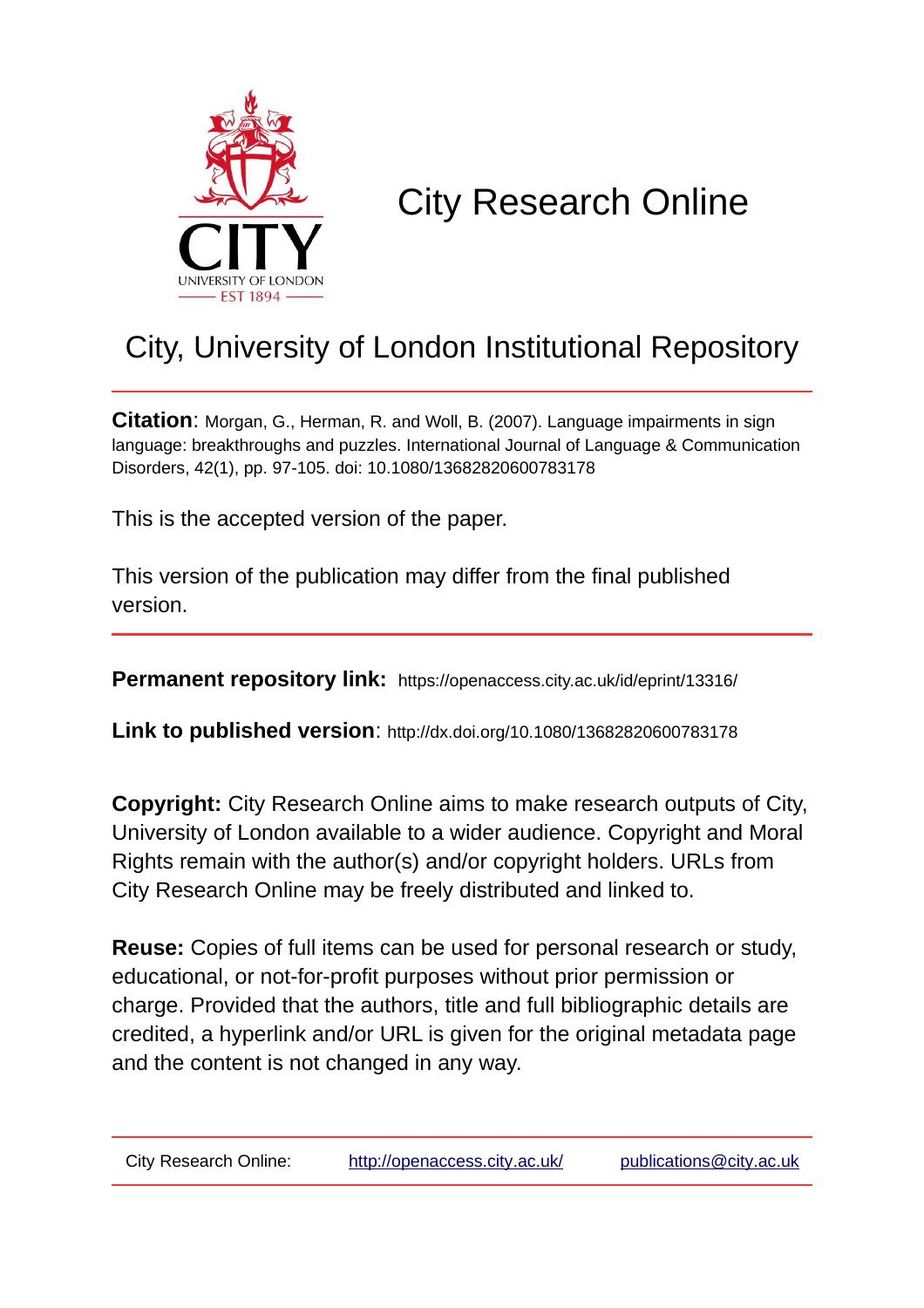## **LANGUAGE IMPAIRMENTS IN SIGN LANGUAGE: BREAKTHROUGHS AND PUZZLES**

Gary Morgan<sup>1</sup>, Rosalind Herman<sup>1</sup> & Bencie Woll<sup>2</sup>

<sup>1</sup> Language and Communication Science, City University, London

<sup>2</sup> Human Communication Science, UCL

Running header: Language Impairments in Sign Language

Corresponding author:

Dr Gary Morgan

Dept of Language and Communication Science

City University, Northampton Square, London, EC1V 0HB UK.

Tel: (0207) 040 8291

Fax: (0207) 040 8577

Email: [g.morgan@city.ac.uk](mailto:g.morgan@city.ac.uk)

2312 words, excluding title, refs and appendices

(word count max 2000)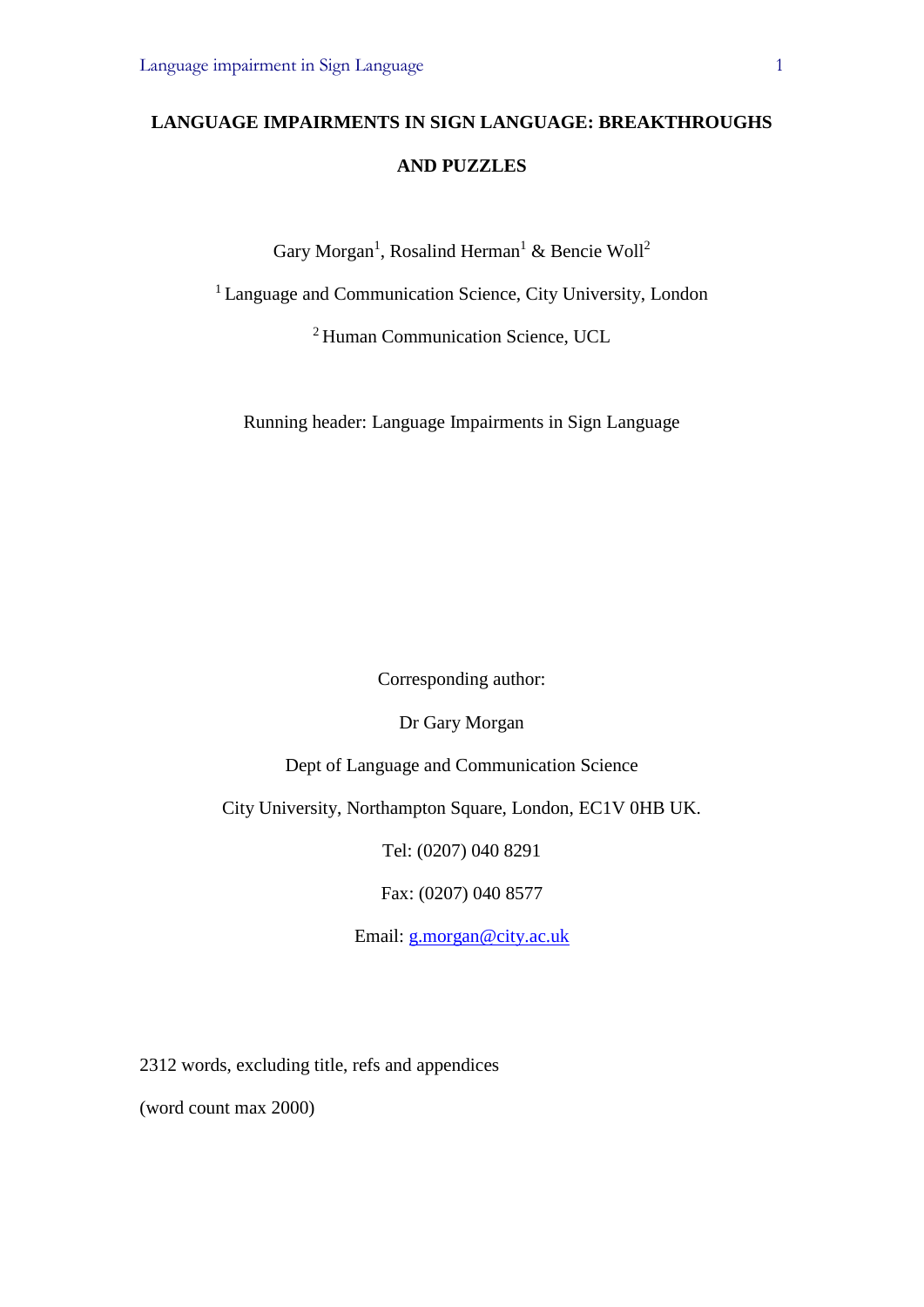#### **Abstract**

*Background:* Specific Language Impairment (SLI) has previously solely been documented for children acquiring spoken languages despite informal reports of deaf children with possible sign language disorder.

*Aims:* This research evaluates current theories of SLI in light of cases of sign language impairment. Current explanations for SLI include deficits in processing the acoustic signal, phonological short-term memory and grammatical computation. *Methods:* We report the case of a deaf child deaf exposed to British Sign Language (BSL) from birth with no cognitive or social impairments, with significant developmental deficits in the comprehension and production of BSL grammar but not phonology or vocabulary, based on formal assessment and linguistic analyses of his everyday sign communication in comparison with age matched unimpaired signers. *Results:* We show that linguistic processing difficulties with BSL verb morphology underlie the child's poor performance compared with same-age native signers. *Conclusions:* SLI in children exposed to a soundless language is not explainable by deficits in the auditory processing of the speech signal. The appearance of linguistic impairments in sign and spoken languages in comparable domains provides evidence that some types of SLI involve higher-level problems with the abstract representation of rules and grammar.

*Key words:* British Sign Language, Development, Disorder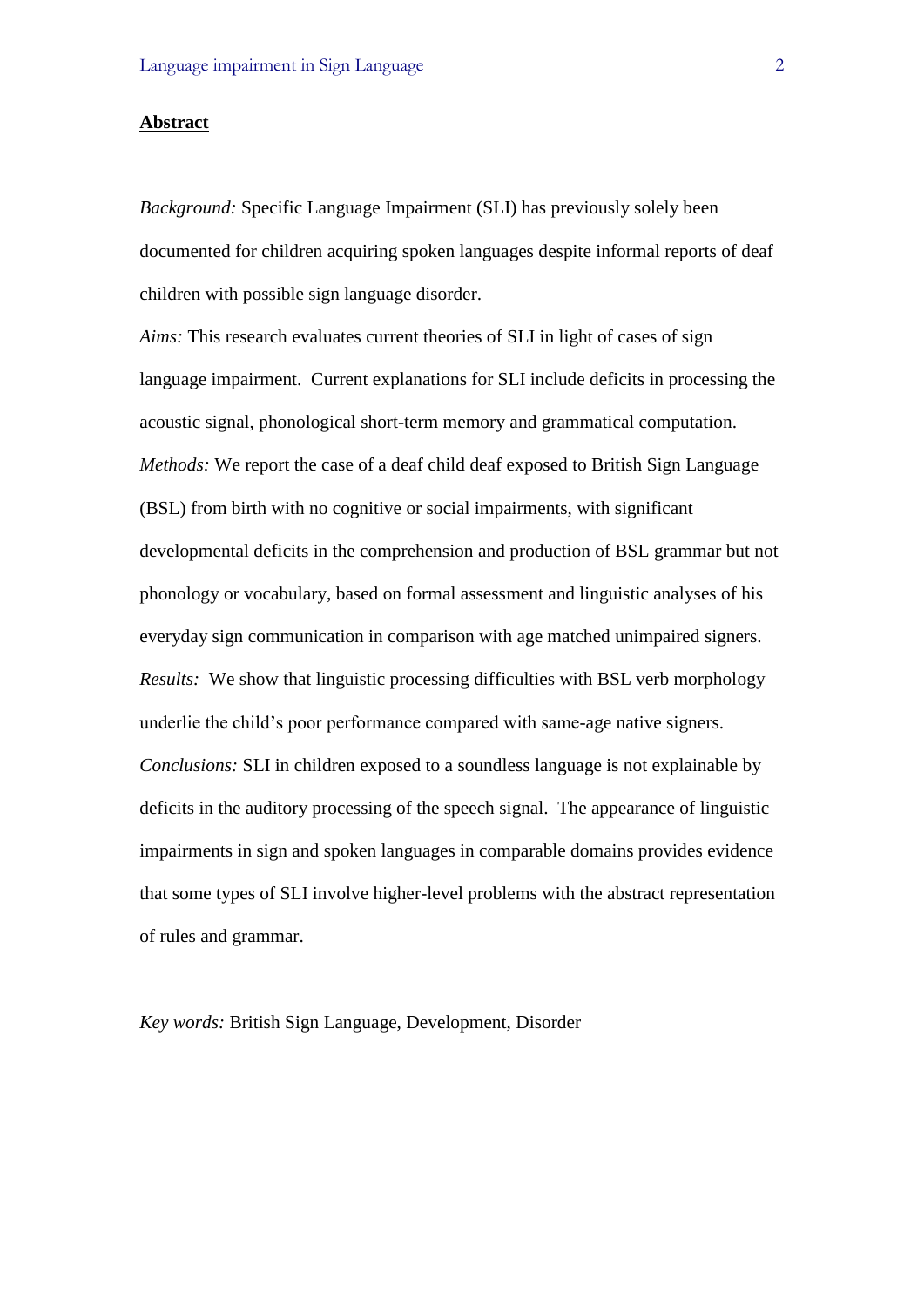#### **Introduction**

Specific language impairment (SLI) is diagnosed where a deficit in normal spoken language acquisition is found with no apparent cognitive, social or neurological cause (Leonard, 1998). Since hearing loss is specifically excluded in diagnosing SLI, deaf children are never included in studies of SLI. If the incidence of SLI is the same in children who are born deaf (or are the hearing offspring of deaf signing parents) as in the general population, then at least 5-7% of children learning sign language *will have* SLI (Leonard, 1998).

There has been little consideration whether a child exposed to sign language could have SLI (Woll et al, 2003; Morgan, 2005). However, with increased knowledge about sign language acquisition and differences between sign language, gesture, and artificial sign based communication systems (Morgan & Woll, 2002; Schick et al, 2006), including recent work on sign language assessment (Herman, et al, 1999, 2004), we are now in a better position to consider the question of whether sign language SLI does indeed exist.

#### **The nature of SLI**

One influential account of the origin of SLI argues for underlying low-level auditory processing problems. In this view, children with SLI have difficulty processing the temporal characteristics of rapidly changing acoustic signals of any sort, including speech sounds and non-verbal auditory signals (Tallal, 2000; but see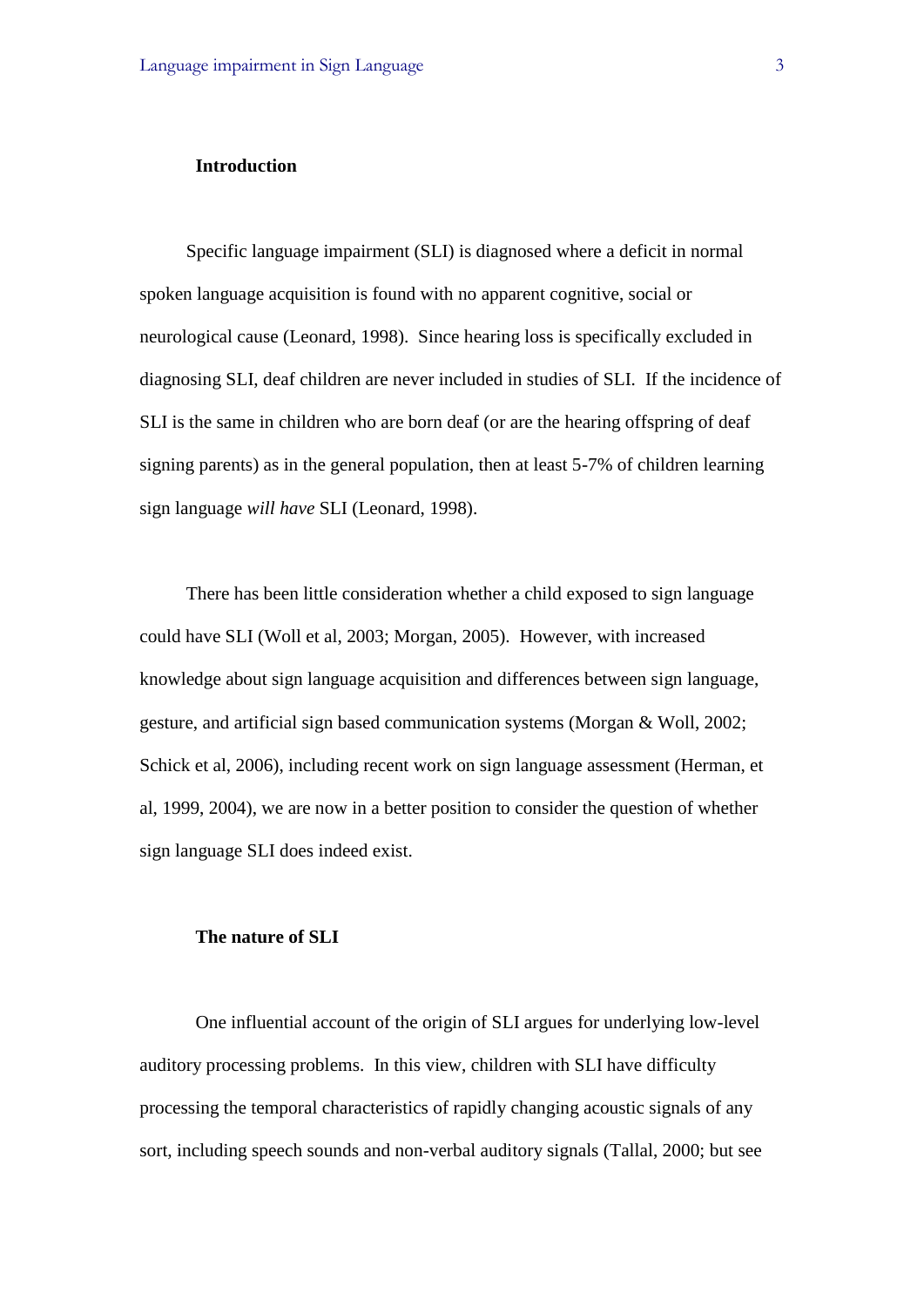Bishop et al, 1999). This theory excludes the possibility of language impairment in a child exposed to a non-auditory language.

A second explanation focuses on a deficit in general cognitive resources required for dealing with language, in particular a reduced ability to store information in phonological short term memory (Gathercole & Baddeley, 1990; Ellis-Weismer et al, 1999). A poor working memory will constrain the development of speech, which depends heavily on phonological storage capacity. Both the auditory processing and working memory models are cognitive accounts and differ from a third approach. This model lays claims to a deficit specific to grammatical aspects of language (including phonological grammar) and independent of non-linguistic skills (Bishop et al 1999; Bishop, et al 2000).

#### **Sign language overview**

#### *Grammar*

BSL has a complex internal morphology that packs many morphemes into a single unit. Grammatical markers function via agreement with particular positions in space. BSL uses space to tie pronouns and noun phrases to their dependent referents and verb arguments, thereby indicating who did what to whom (Sutton-Spence & Woll, 1999). Sign languages also exploit polymorphemic structures that resemble noun classifiers in spoken language (Emmorey, 2003). Because signing is slower than speaking, grammatical devices are often articulated across both hands and the face simultaneously, rather than in a sequence of words as in a spoken language sentence. Classifiers (CL) represent classes of nouns (e.g. flat objects, humans,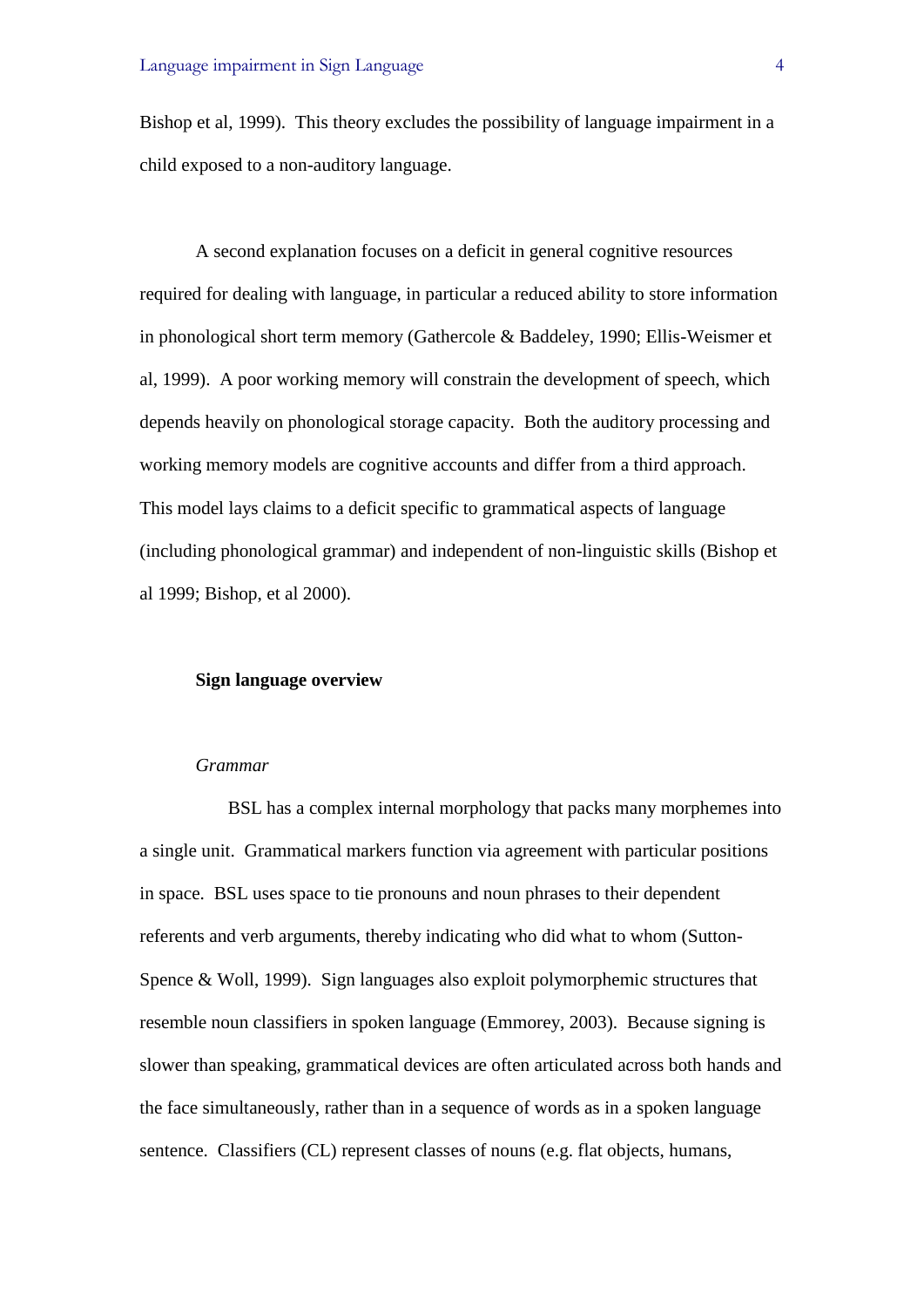animals, stick-like objects, etc.) In the sentence shown in figure 1, the handshape on the signer's right hand represents the class of flat objects to which the noun 'car' belongs; the second hand CL encodes the position of the second noun (the bridge). The movement of the hand encodes the meaning of the verb location and path. This construction is glossed: CL (car)-MOVE-UNDER-IN-STRAIGHT-LINE-CL (bridge) 'the car goes under the bridge'. The verb contains 4 morphemes: the two objects, the location 'under' and the path 'straight-line' (see Emmorey, 2003 for more information)

--insert figure 1 here --

#### *Acquisition*

Infants exposed to sign language from birth babble with their hands at the same age as vocal babble emerges (6-12 months). The first 10 signs are produced around 12 months of age, and the 50 sign milestone is recorded from 24 months onward (Mayberry & Squires, in press). Children combine signs from 18-24 months and use uninflected noun and verb forms. Following the two-sign stage, children begin to use more complex aspects of sign language grammar: the location and movement of signs in space to express linguistic relations, and a rich set of morphological markers. Children make 'creative' errors as they attempt to identify morphological regularities, overgeneralising inflections to other verb types (Morgan et al, 2002).

By age  $5;0 - 6;0$  children can select the appropriate handshapes for different classes of objects and start to distinguish the beginning and end locations of actions in verbs of motion and location (Mayberry & Squires, in press).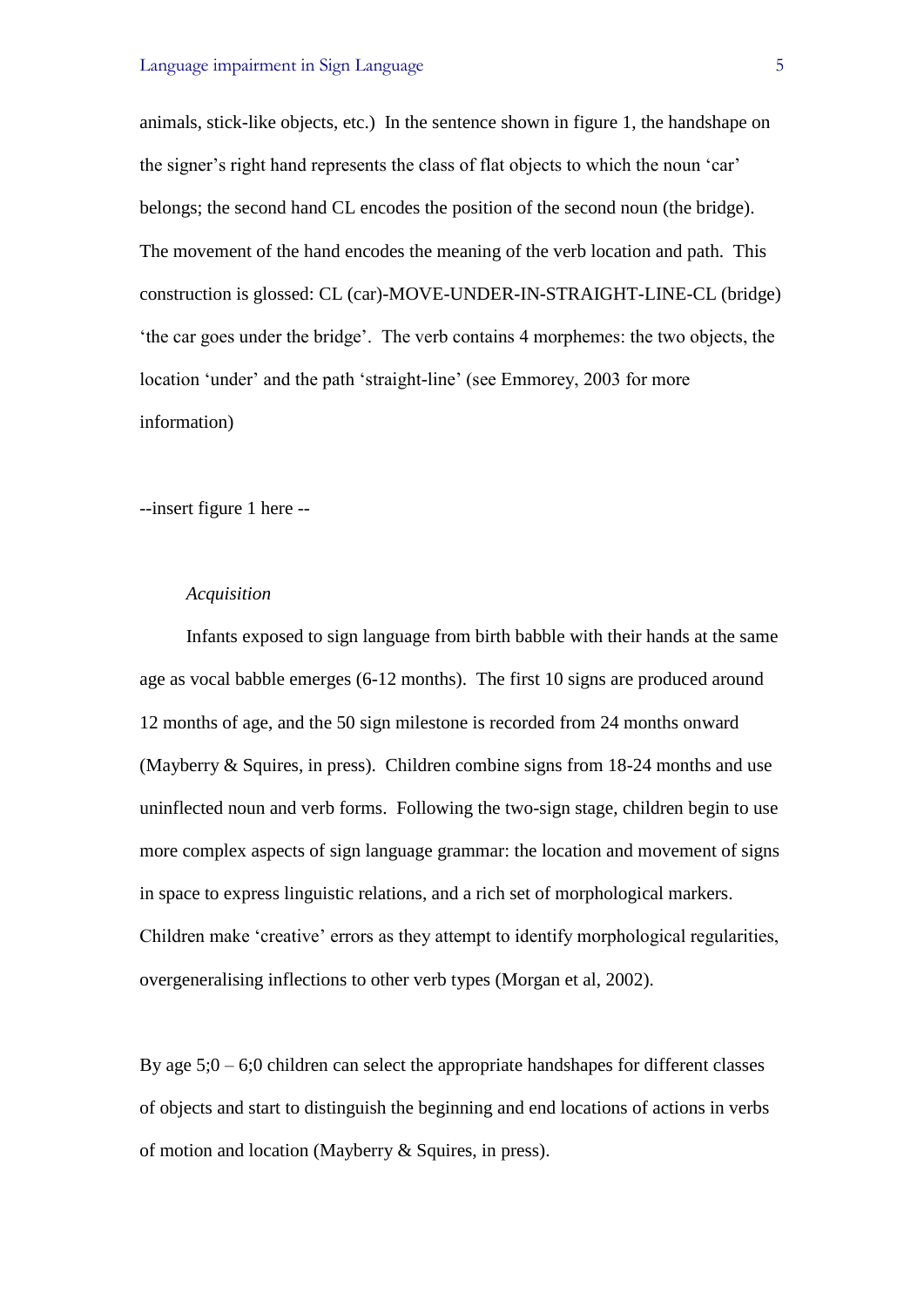#### **Atypical development of BSL**

The study of sign language impairments must be placed in the context of normal sign language acquisition, and also contexts of late language learning. The deaf offspring of hearing parents represent the vast majority of the signing community (around 90-95%). Within this group there is variation in terms of age of exposure to BSL and the quality and quantity of BSL input, compared with native signers, i.e. children in deaf signing families with access to BSL from birth. Care is needed to distinguish language delay as a result of late exposure to sign language from atypical development stemming from language disorder.

To date there have been no reports of abnormal sign language development comparable to SLI in spoken language acquisition, in otherwise cognitively normal deaf children, although practitioners are aware that such cases exist. In a series of case studies referred to our sign language assessment clinic, we have begun to document sub-types of sign language developmental impairments (e.g. Woll & Grove, 1996; Atkinson et al, 2002). In this paper, we describe assessment of a deaf child exposed to adult models of BSL from birth with normal general cognitive abilities but very restricted BSL grammar. Any deficiencies in his signing could therefore be attributed to a language disorder.

#### **Methods**

*Participant*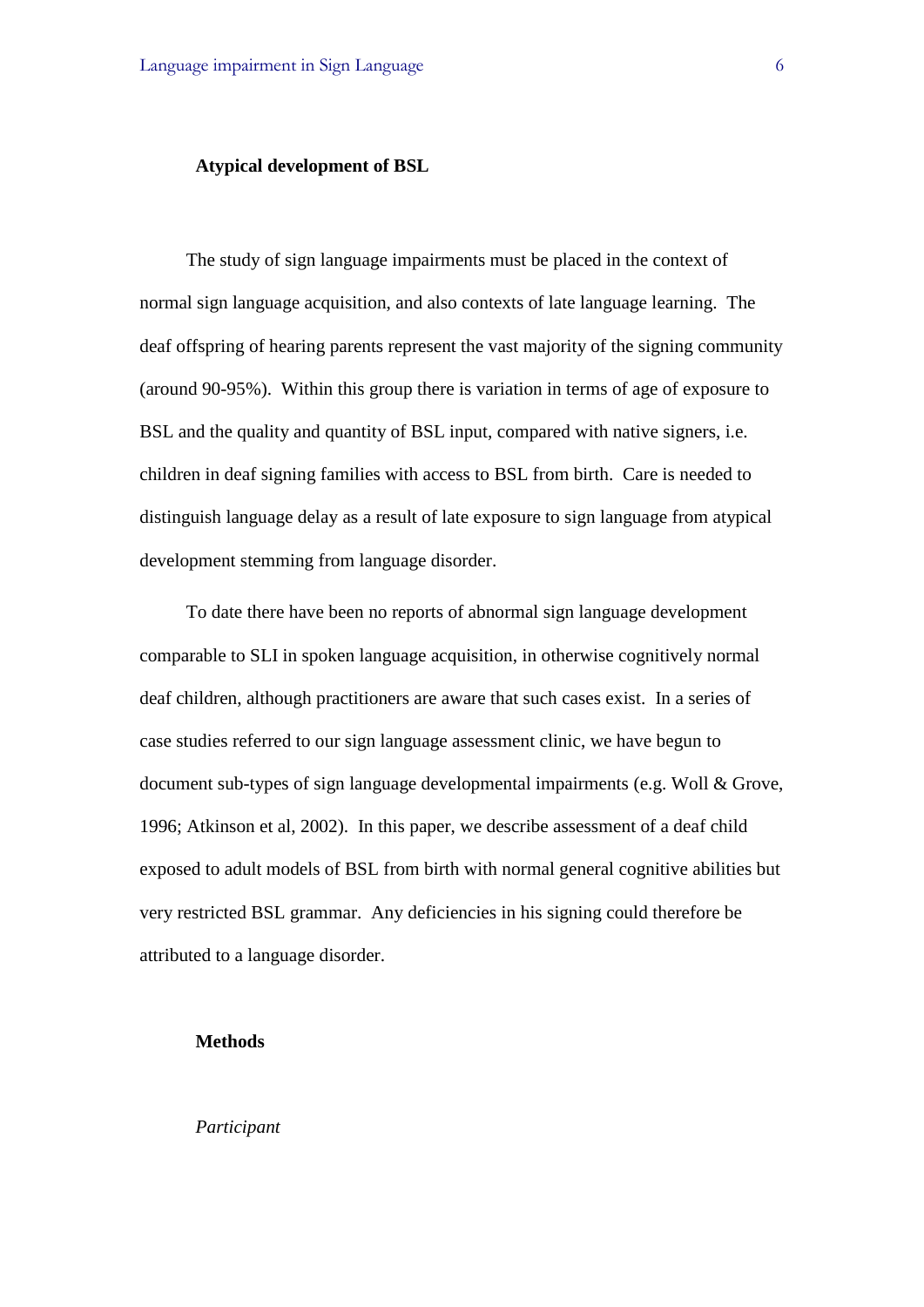Paul is a deaf male aged 5;2, born with a profound bilateral sensori-neural hearing loss. Both of his parents are deaf, first generation signers and have signed with Paul in BSL from birth. Paul attended a mainstream school with sign language support and more recently a bilingual BSL-English school with full access to the curriculum through BSL. Paul was referred for assessment by the school because of worries about his BSL development. The Snijders-Oomen nonverbal intelligence test at 5;0 revealed no cognitive impairments (Snijders et al, 1989).

#### *Language*

An initial language assessment was carried out using video recordings of Paul interacting in BSL with his parents, teachers and speech and language therapist. These were supplemented by further observations and structured BSL assessments carried out at home and at school by a fluent BSL user.

#### *Receptive language*

We assessed Paul's receptive vocabulary using a non-standardised BSL version of the BPVS (Dunn et al, 1982). Norms used were based on scores collected from groups of normally developing signing children. Paul's receptive BSL vocabulary appeared normal for his age. In studies of spoken language SLI, most children have poor expressive vocabulary while some have relatively better receptive vocabulary (e.g. Rice, 2000). However, normal vocabulary development is not a characteristic of SLI in spoken language.

Analyses of spontaneous signing revealed that Paul did not understand complex signing. Tellingly, his mother used simple BSL structures to help him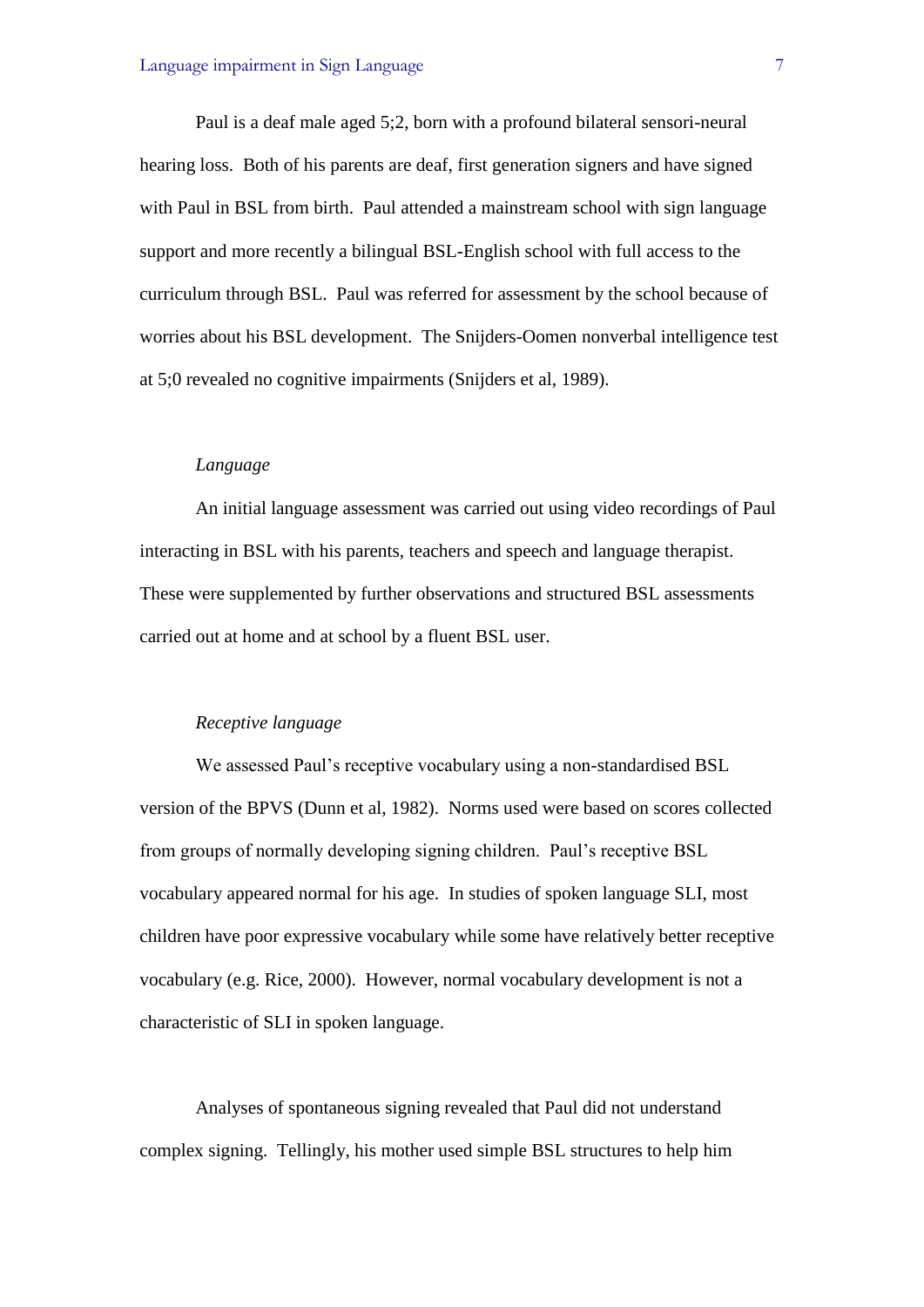follow her, but used fluent adult BSL with her husband and other deaf adults in Paul's presence. We evaluated receptive grammar using the BSL Receptive Skills Test (Herman et al, 1999), a test standardised on children aged 3-11 years. Paul scored – 1.3 standard deviation below the mean and while this score does not meet any standard for a language disorder (typically 1.5-2 SD below the mean), the profile of Paul's performance was atypical, with success on some difficult items, and failure on many easier ones, which is the reverse pattern to that of native signers and late learners of BSL.

Because Paul could not use gesture and facial expressions to compensate for his poor linguistic competence, the test pinpointed specific areas of difficulty within BSL grammar. Paul's area of strength was plurals; his weaknesses were in grammatical constructions used to encode negation, noun-verb distinctions, spatial verbs and classifiers. In BSL, pluralisation is lexical rather than morphological, e.g. MAN TWO or BOOK MANY rather than 'men' or books'. The areas he scored poorly on were in contrast linguistic forms which encode meanings through morphosyntactic rules. Negation is marked by a head-shake which co-occurs with a manual sign; noun-verb distinctions are signalled through phonological changes to a base sign and finally the verb system and classifiers exploit complex embeddings of morphological information. In contrast to morphologically simple lexical items, the latter set of devices rely on the processing of polymorphemic signs. Importantly, verb morphology emerges and is acquired in many contexts, at least 12 months earlier in typically developing children (3-4 years), than Paul. Classifier constructions, although complex, are understood by children after age 3.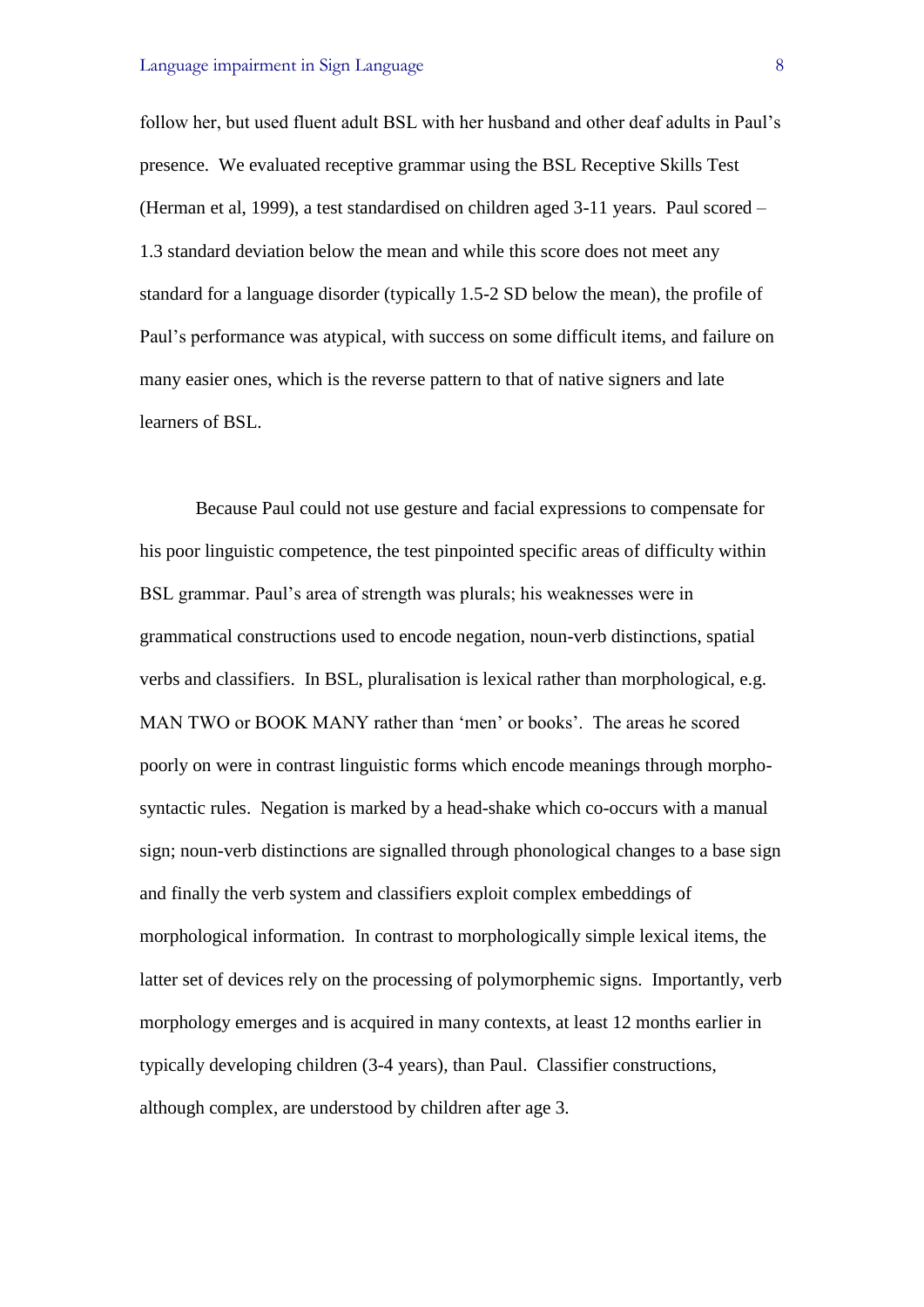#### *Expressive language*

Paul's expressive BSL was assessed through the initial video samples described above, further interactions with his mother, picture description tasks and the BSL Production Test (Herman et al, 2004). The latter is an analysis of BSL grammar and discourse structure based on an elicited narrative.

The initial sample highlighted expressive BSL restricted to small sentences made up of 1 or 2 signs with very limited grammar. Despite this, Paul clearly enjoyed communicating and provided a range of appropriate affective (but non-linguistic) facial expressions and gestures.

Paul's performance on the BSL Production Test was at the 25<sup>th</sup> centile for all criteria (grammar and discourse elements). In retelling the story he mostly produced a series of single signs with few grammatical inflections. At times he produced gestures in direct imitation of actions performed on the video. As with the receptive test, he demonstrated knowledge of quantifiers to express number.

Below we give examples of Paul's use of the classifier and verb systems to describe different events from the picture tasks, compared to similar age typically developing deaf children.

#### *Classifiers:*

Target picture: a dog in a box.

Paul: DOG whole body gesture with hands on the head (top of box) Adult: DOG WHERE?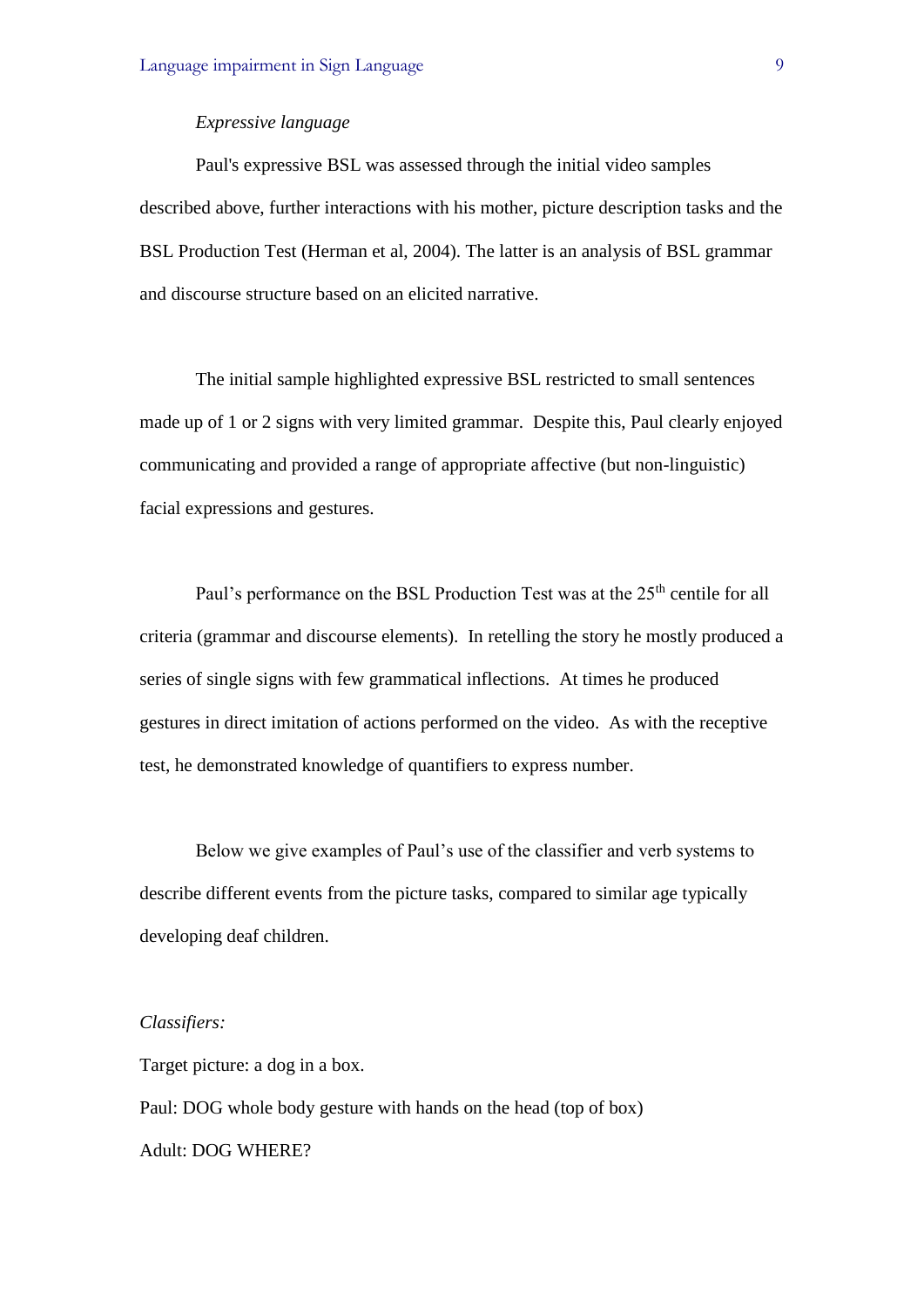P: whole body gesture to show looking up A: PICTURE WHAT? P: BOX A: AND? C: DOG A: DOG WHERE? P: looks away and changes topic

Typically developing native signer aged 4;6

C: POINT (picture) CL-(box)-CL-(small animal)-SIT-IN-BOX

'there, it's in the (box)'

*Verb morphology:*

Target picture: a man giving a boy a letter.

Paul: GIVE GIVE SQUARE GIVE (citation forms)

A: SQUARE GIVE WHO?

C: GIVE GIVE POINT (picture) LETTER

A: PICTURE WHAT?

C: LETTER POINT

Typically developing native signer aged 4;6

C: MAN LETTER GIVE-3<sup>rd</sup> person

'the man gives the letter to (him/her)'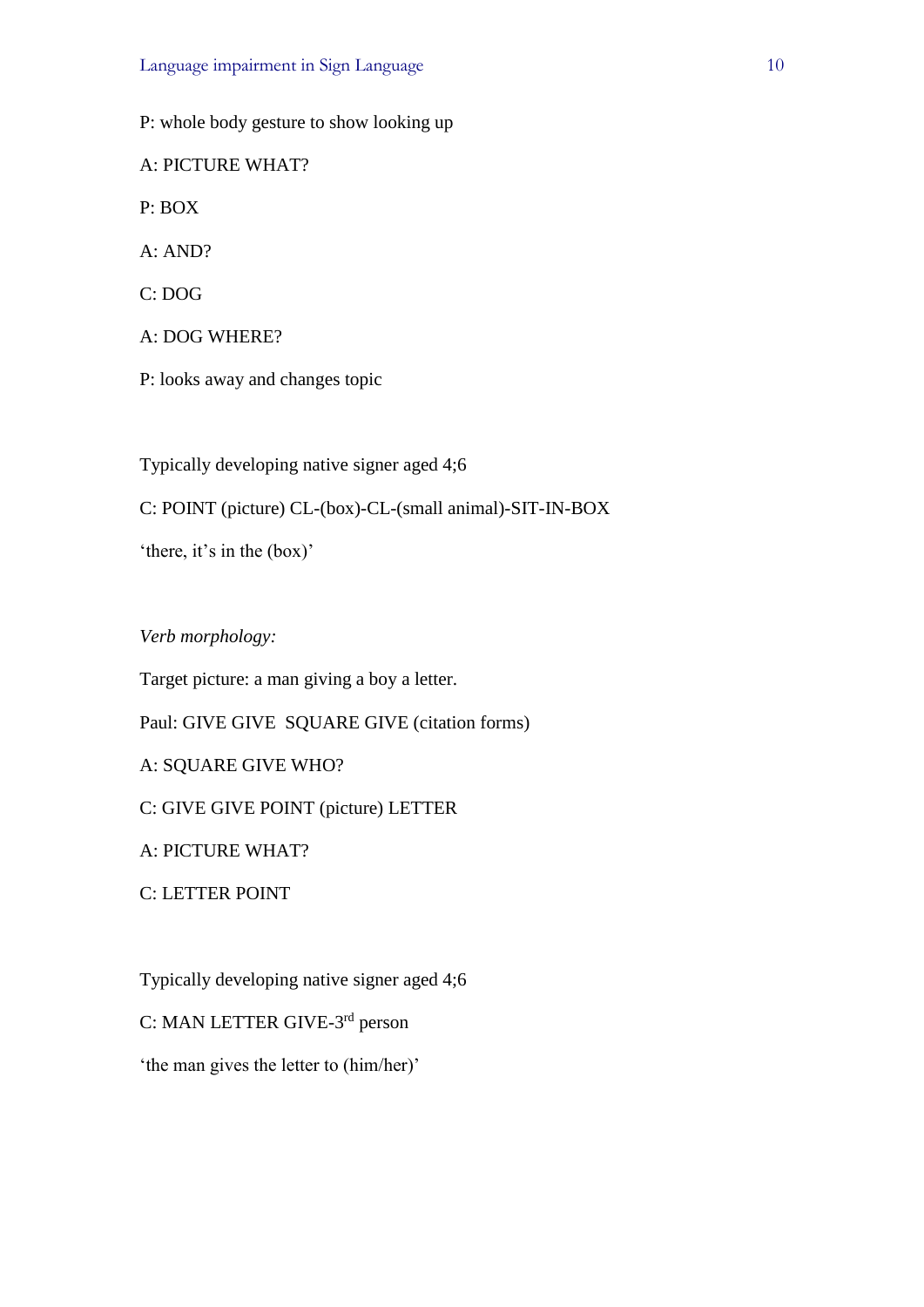A native adult signer assessed the phonological well-formedness of Paul's signs informally from video. Some signs were produced with immature handshapes but overall phonology was judged to be age appropriate. Disordered phonology often accompanies spoken language SLI.

Finally, Paul's expressive signing was plotted onto the BSL scales of the ESPP Monitoring Protocol (DfES, 2004), indicating an approximate level of functioning for a normally developing native signing child of 24-30 months of age, i.e. a significant delay.

#### **Discussion**

Our analyses revealed a significant delay in comprehension and a more marked delay in the production of certain BSL grammatical constructions, but with normal phonology and receptive vocabulary. The crux of the auditory deficit explanation of SLI is that language-impaired children cannot efficiently process rapid changes in the speech signal. One difference between sign language and spoken language is that speed of phonological contrasts is about 1.5 times as slow, meaning sign language has much slower temporal resolution. Because the hands and arms are bigger articulators than the larynx, parts of signs are produced more slowly than phonemes in spoken words (Emmorey, 2002), making it unlikely that rapid temporal processing of the signal will be problematic. This may mean that SLI in signing children will be restricted to problems with linguistic structures beyond the phonological and citation word level.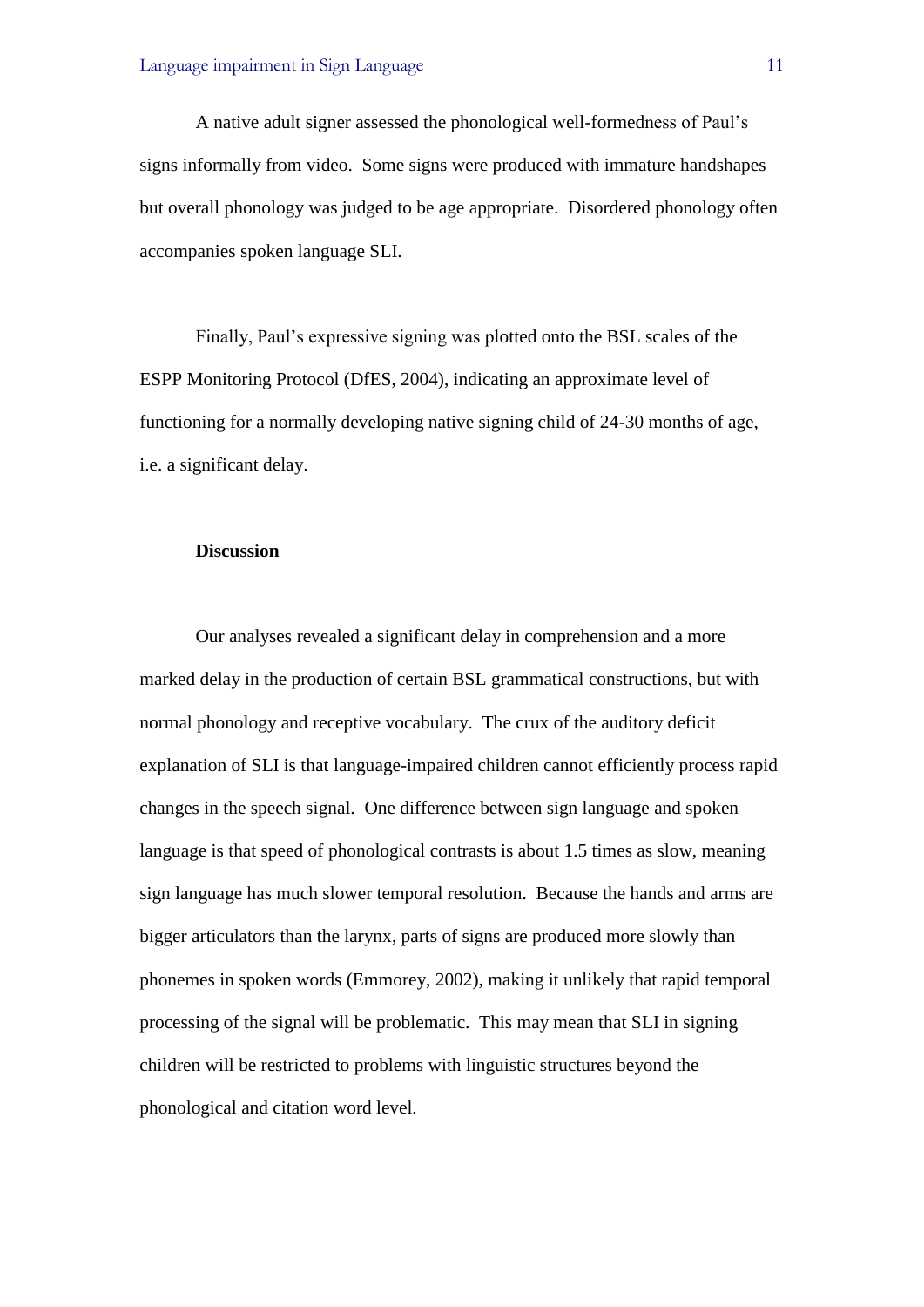This difference in temporal resolution may explain Paul's type of impairment and the dissociation between phonology/citation vocabulary and grammar, where only the latter is impaired. What caused Paul most problems were polymorphemic constructions. While these constructions emerge piecemeal during typical development, Paul was old enough to be accurately processing and producing many of them. In studies of different spoken languages, grammatical inflections and structures involving dependency relations have been highlighted as particularly difficult for children with SLI (Leonard, 1998). In classifiers the handshape selected requires knowledge of how the classifier is dependent on the previous noun (e.g. a car or a person). Similarly verb inflections in BSL are dependent on the assigned location of previous nouns.

#### **Conclusions**

The presence of children with SLI in sign language and future investigations of this population should lead us to re-examine theories of the origins of SLI and a modality-free notion of language. Therapists working with deaf children should be aware that deaf children with language delay may have language impairment rather than solely a problem based on limited language exposure (sign or speech).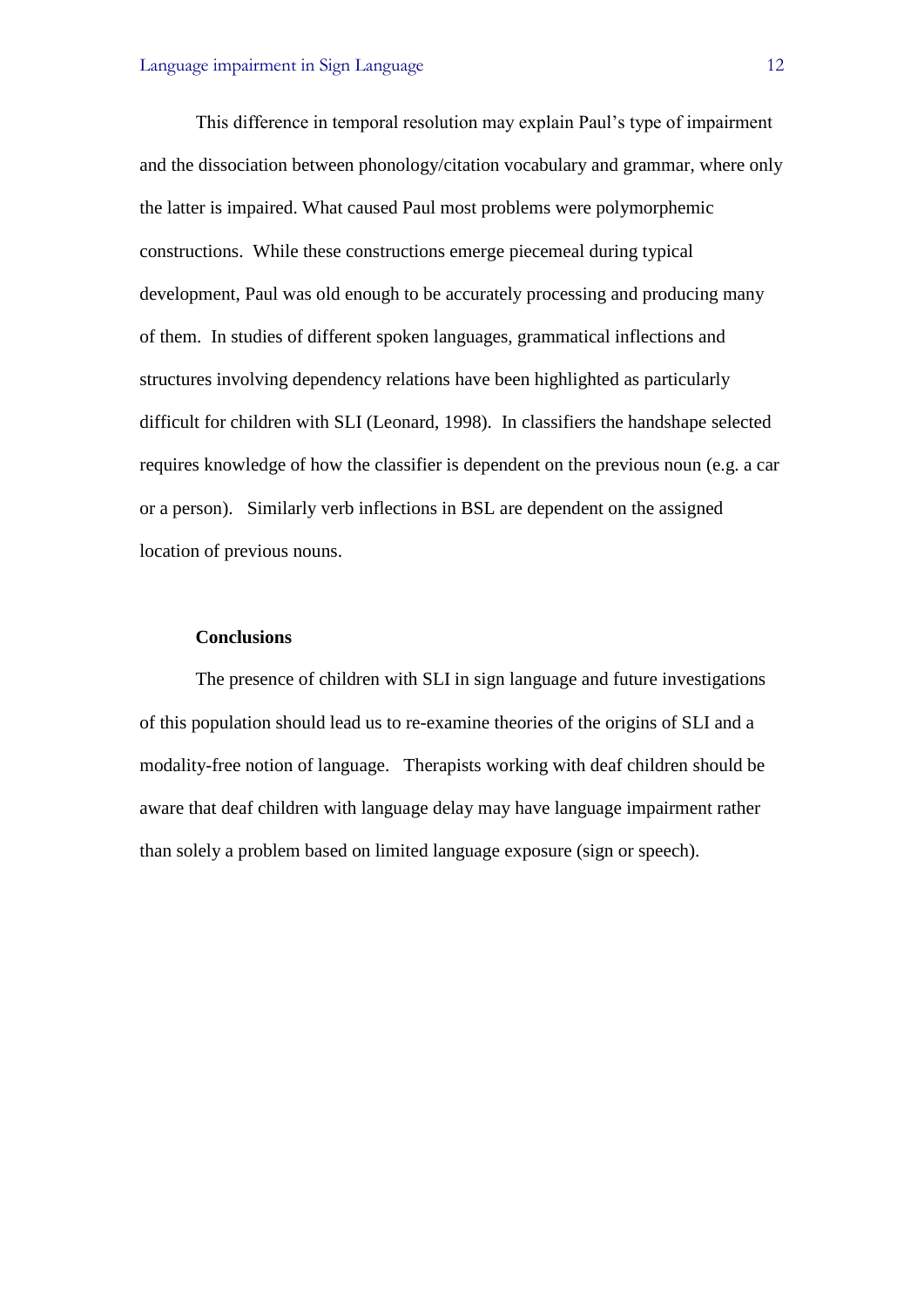#### **References**

ATKINSON JA, WOLL B, and GATHERCOLE S., 2002, The Impact of Developmental Visuo-Spatial Learning Difficulties on British Sign Language. *Neurocase* 8, 424-441.

BISHOP, D., BRIGHT, P., JAMES, C., BISHOP, S., and VAN DER LELY, H., 2000, Grammatical SLI: A distinct subtype of developmental language disorder? *Applied Psycholinguistics*, **21**, 159–181.

BISHOP, D. V. M., CALYON, R. P., DEEKS, J. M., and BISHOP, S. J., 1999, Auditory temporal processing impairment: Neither necessary nor sufficient for causing language impairment in children. *Journal of Speech, Language and Hearing Research*, **42**, 1295–1310.

DFES, 2004, Early Support Monitoring Protocol for Deaf Babies and Children. DfES publication.

DUNN, L.M., DUNN, L.M., WHETTON, C. & PINTILLIE, D. 1982, The British Picture Vocabulary Scale. Windsor: NFER-Nelson.

ELLIS-WEISMER, S., EVANS, J. and HESKETH, L.J., 1999, An examination of verbal working memory capacity in children with specific language impairment. *Journal of Speech, Language and Hearing Research*, **40,** 765-777

EMMOREY, K., 2002, Language, cognition, and the brain: Insights from sign language research. (Lawrence Erlbaum and Associates: Mahwah, NJ).

EMMOREY, K., 2003, Perspectives on classifier constructions in Sign Language. (Mahwah, NJ: Erlbaum).

GATHERCOLE, S. and BADDELEY, A., 1990, Phonological memory deficits in language disordered children: Is there a causal connection? *Journal of Memory and Language*, **29**,336-360.

HERMAN R., HOLMES, S. and WOLL. B., 1999, Assessing British Sign Language Development: Receptive Skills Test. (Forest Bookshop. Gloucestershire, UK).

HERMAN, R., GROVE, N., HOLMES, S. MORGAN., SUTHERLAND, H. and WOLL, B., 2004, Assessing British Sign Language Development: Production Test: Narrative skills. (London: City University).

LEONARD, L., 1998. Children with specific language impairment. (Cambridge, MA: MIT Press).

MAYBERRY, RL. and SQUIRES, B., in press, Sign language acquisition. In E. Lieven (ed). Language Acquisition. Encyclopaedia of Language and Linguistics. 2nd edition. (Oxford: Elsevier).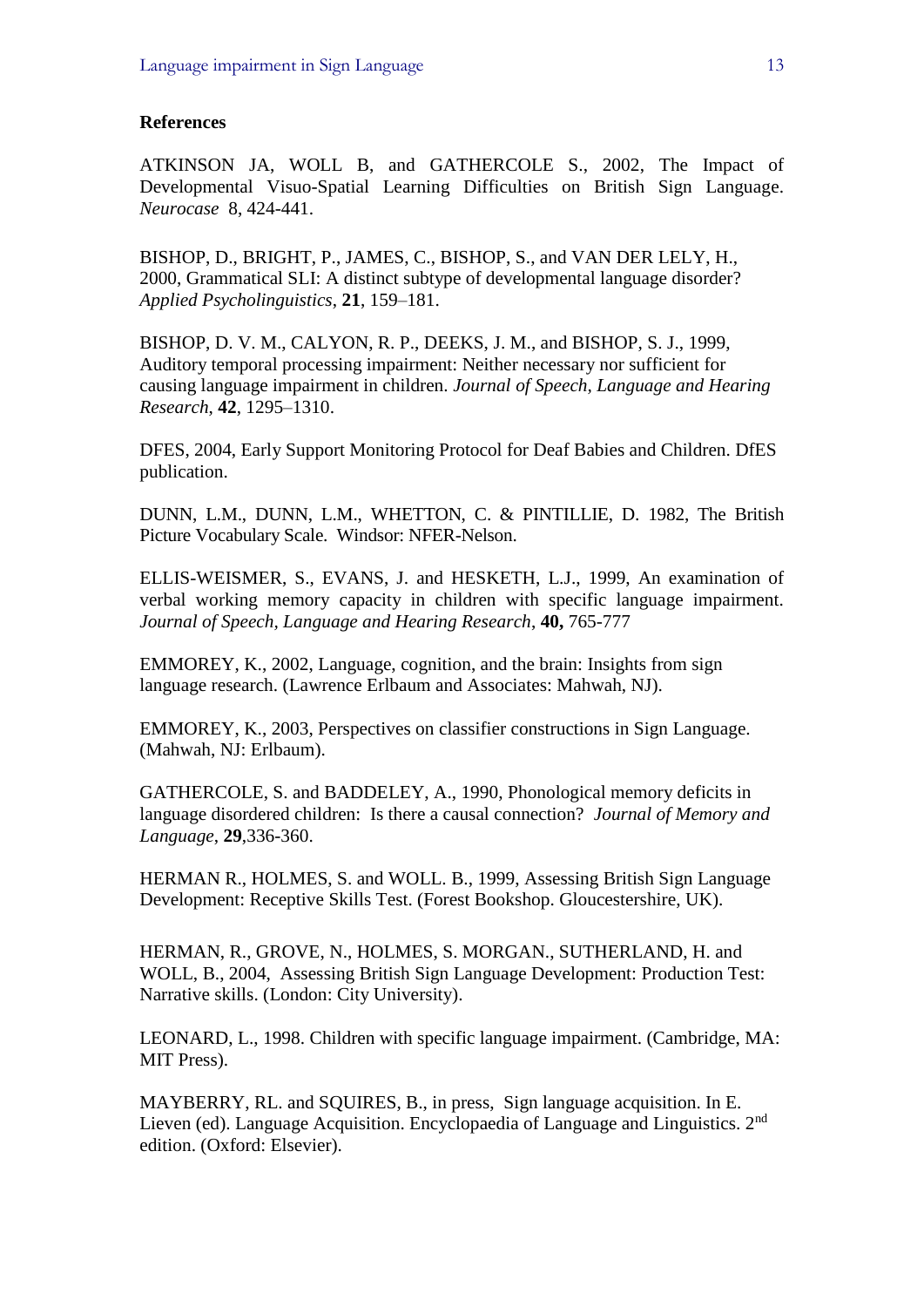MORGAN, G., 2005, Biology and Behaviour: Insights from the acquisition of sign language. In A. Cutler (ed). Twenty-First Century Psycholinguistics: Four Cornerstones. (Lawrence Erlbaum Press). Pp 191-208

MORGAN, G., R. HERMAN and B. WOLL (2002). The development of complex verbs in British sign Language. *Journal of Child Language*, **29**, 655 - 675

MORGAN, G. and WOLL, B., 2002, (eds) New directions in sign language acquisition. (Amsterdam: John Benjamins).

RICE, M., 2000, Grammatical symptoms of specific language impairment. In D.V.M. Bishop and L.B. Leonard (Editors) Speech and language impairments in children: causes, characteristics, intervention and outcome (pp. 17-34). (East Sussex, England: Psychology Press).

SCHICK, B., MARSCHARK, M. and SPENCER, P., 2006, (eds). Advances in Sign Language Development in Deaf Children. (Oxford University Press: Oxford).

SNIJDERS, J.T., TELLEGEN, P.J. and LAROS, J.A., 1989, Snijders-Oomen Nonverbal intelligence test: manual & research report. (Groningen:Wolters-Noordhoff).

SUTTON-SPENCE, R. L. and WOLL, B., 1999, The Linguistics of British Sign Language: an Introduction. (Cambridge: Cambridge University Press).

TALLAL, P., 2000, Experimental studies of language learning impairments: From research to remediation. In D.Bishop, & L. Leonard (Eds.), Speech and language impairments in children: Causes, characteristics,intervention and outcome. (Hove, Sussex: Psychological Press).

WOLL, B. and GROVE, N., 1996, On language deficits and modality in children with Down Syndrome: a case study of hearing Down Syndrome twins with Deaf parents. *The Journal of Deaf Studies and Deaf Education* **1**, 271-278.

WOLL, B., MORGAN, G. and HERMAN, R., 2003, Sign Language Acquisition: Typical and Atypical Development. Paper presented at SRCD Pre-conference, Tampa, FL, April 2003.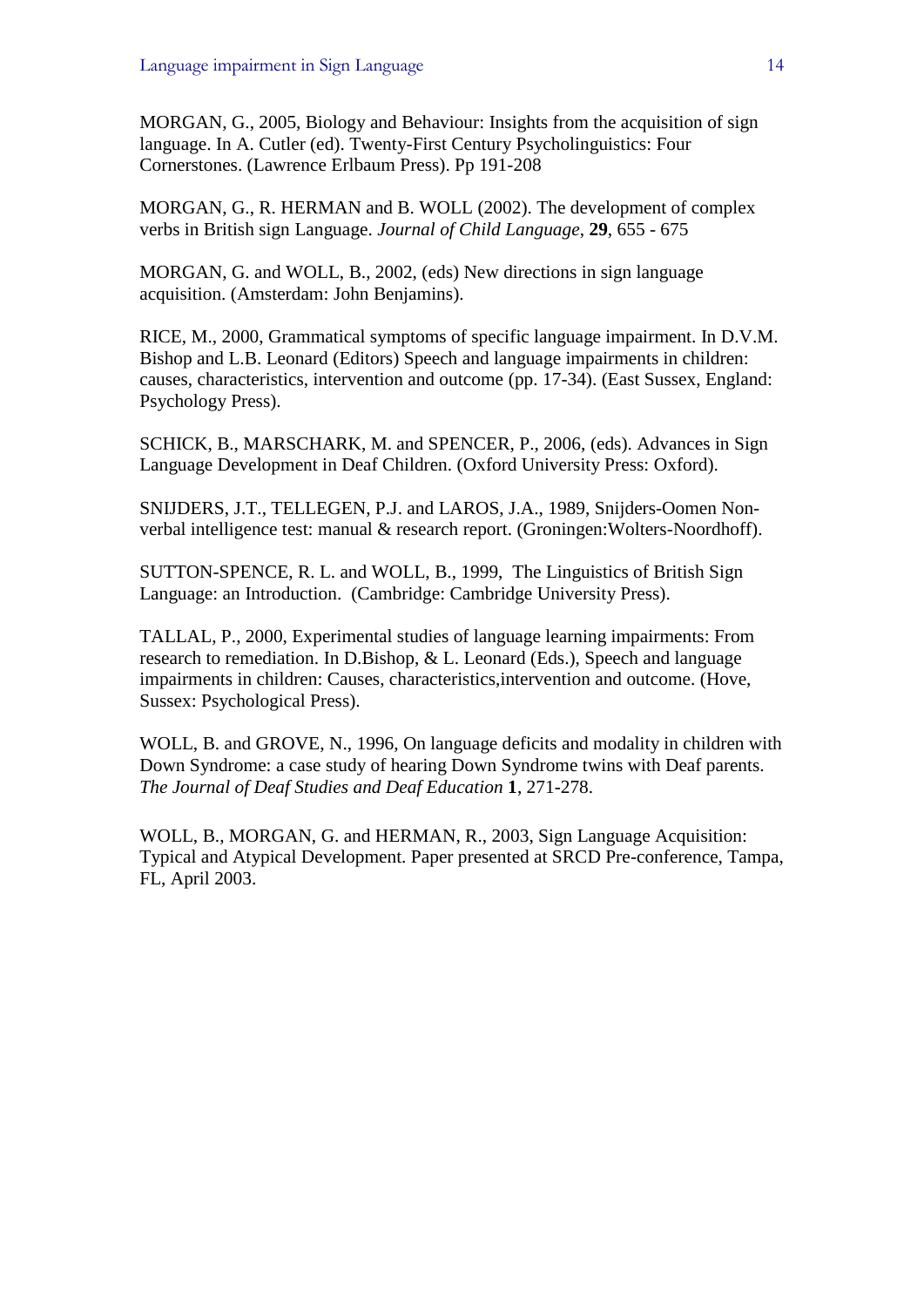### Figures

Figure 1 'The car goes under the bridge'.